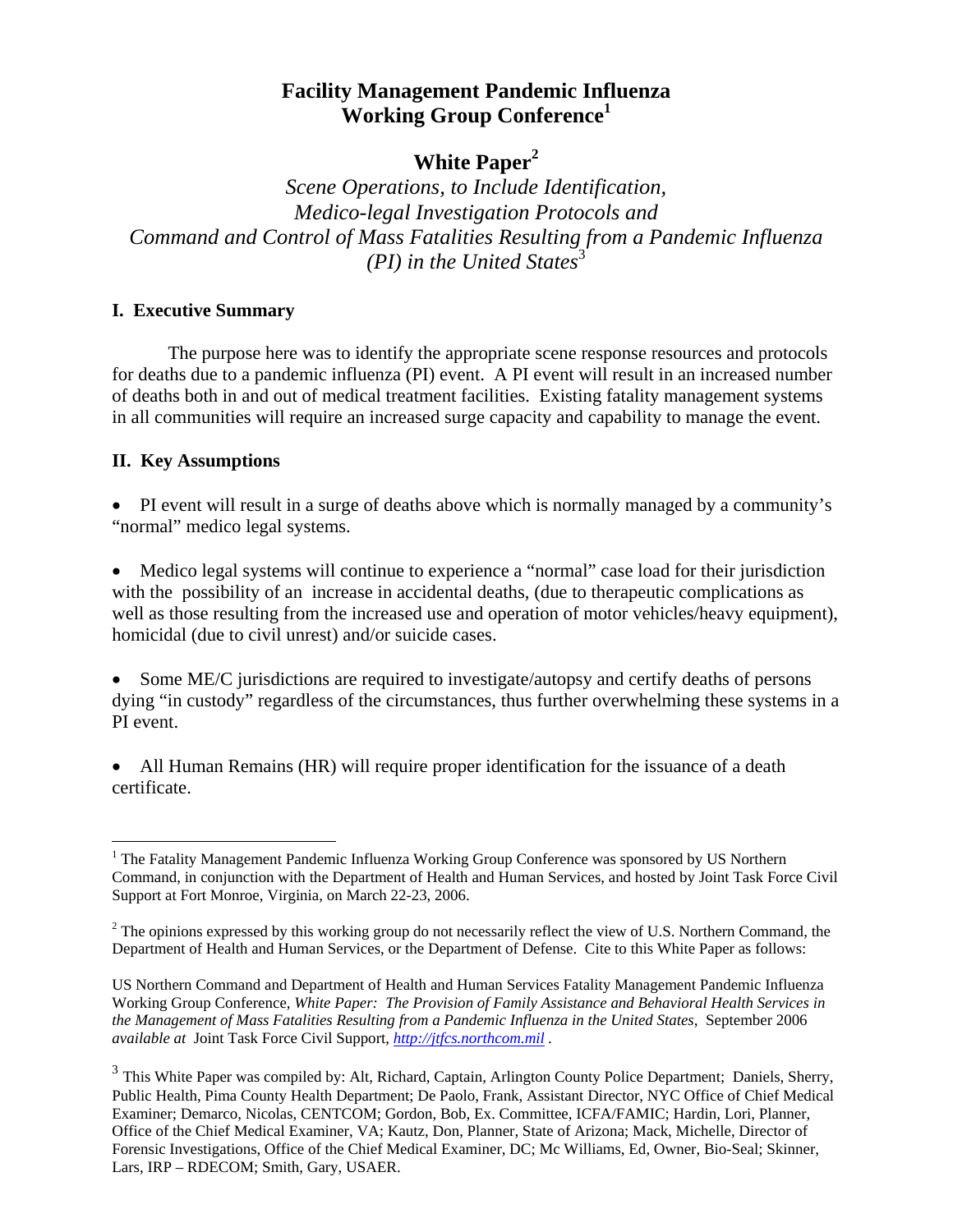**White Paper:** *Scene Operations, to Include Identification, Medico-legal Investigation Protocols and Command and Control of Mass Fatalities resulting from a Pandemic Influenza (PI) in the United States*

• Deaths will require an adequate investigation to determine the cause and manner of death.

• Many people will seek medical attention during the event and will have primary care physicians and/or medical treatment facilities, which will have documented and confirmed laboratory results indicating PI disease.

• In all U.S. jurisdictions, a treating or primary care physicians authorized to sign a death certificate provided the patient dies from natural causes.

• A pandemic influenza death is a natural manner of death.

• Some jurisdictions may have a Medical Examiner/Coroner (ME/C) system, which is capable of managing a surge in the number of unattended deaths resulting from of a PI event in addition to its "normal" caseload.

Many ME/C systems will not be able to manage a PI event due to limitations of personnel, resources, funding and lack of planning.

• Some deceased will not have primary care physicians to sign death certificates, requiring ME/C to assume jurisdiction over the deaths.

• There will be a general lack of available physicians due to illness.

• There may be a lack of available personal protective equipment (PPE) and chemoprophylaxis to support the mortuary community.

• Location of bodies will not be restricted to a geographical or jurisdictional area with a percentage (50% to 75%) of the deaths occurring outside of a hospital or medical treatment facility; this will place additional stress on all community responders in the field.

• Most HR will be intact and will allow for traditional identification means (visualization by witnesses and/or fingerprinting). Some HR will be found in a decomposed state will require further investigation by ME/C possibly utilizing more scientific methods such as dental, radiological, anthropological, or DNA to confirm identification.

• Existing laws authorizing the pronouncement of death (jurisdictional dependent) may need to be amended in order to increase the personnel strength to manage the surge in PI deaths.

• Existing laws on the certification of death (jurisdictional dependent) may need to be amended in order to increase the personnel strength to manage the surge in PI deaths.

• Federal or military assistance in fatality management may not be available to the local jurisdictions.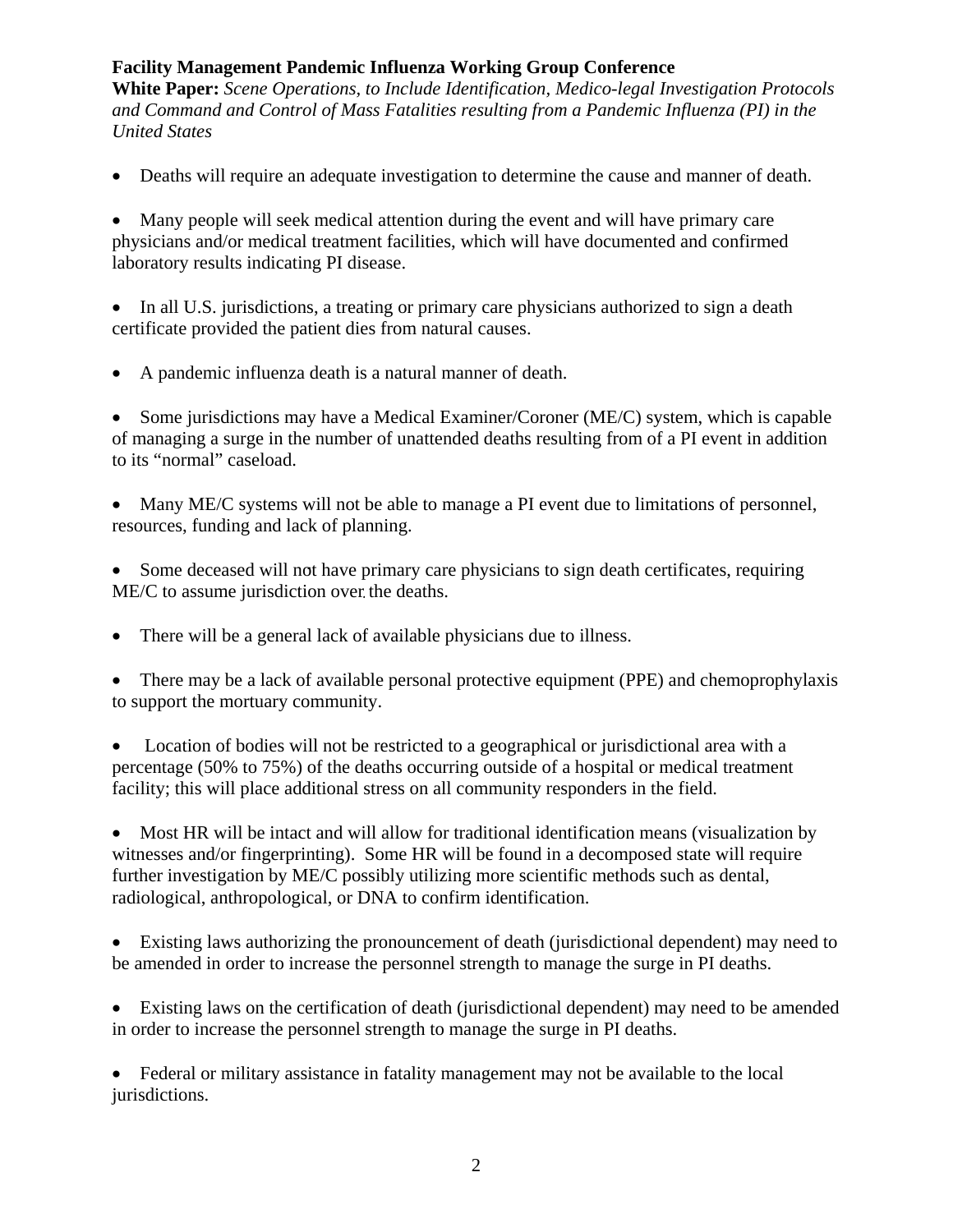**White Paper:** *Scene Operations, to Include Identification, Medico-legal Investigation Protocols and Command and Control of Mass Fatalities resulting from a Pandemic Influenza (PI) in the United States*

• HR may be positively identified, by a certifying physician or ME/C with a known cause and manner of death but next-of-kin (NOK) may not be available or known or may refuse to claim HR for final disposition through a funeral home.

• There is no need for extreme urgency in managing the HR processing, as the HR from the event should not pose additional health risks to the community.

• Those who physically handle remains may be at risk of blood borne or body fluid exposure requiring universal precautions and proper training for handling the dead.

• Behavioral health professionals, social service organizations and religious leaders will have to be educated in the HR process at all levels to ensure the process is understood and can be properly communicated to the general population in their response activities.

• It is more important to ensure accurate and complete death investigations and identification of the dead than it is to quickly end the response.

• The time to complete fatality management of a PI event may exceed six months to a year.

#### **III. Managing the Scene Investigations During a Natural Disease Mass Fatality Event**

#### **Notification and Tracking of Deaths to the Appropriate Authorities:**

• **Discussion** - Medico-legal death investigation systems are not designed to be the "first" responders" in death reporting by private citizens and/or medical institutions. Emergency dispatch systems managed by local law enforcement/fire/EMS will receive the calls from citizens (via the 911 system) and will dispatch resources to respond to death scenes. Depending upon the jurisdictional code, ME/C staff, will be notified by the "first responders" at the scene. The dispatching of resources to the initial death scenes by traditional first responders will be stretched due to the first priority calls – those pertaining to life safety missions.

#### • **Actionable recommendation to senior leaders –**

 Separate call in dispatch systems may be required for death reporting by private citizens to ensure life safety calls are dispatched by the most expeditious system in existence.

 Establishing "Family Assistance/Patient Tracking Centers" to manage death calls and patient tracking information from medical treatment facilities and community care centers would establish a centralized data collection and dispatch point.

 Request that all medical treatment facilities and private care physicians report their PI patient contacts to the central facility to allow for a complete and accessible patient tracking information for ME/C, law enforcement and other death investigation responders.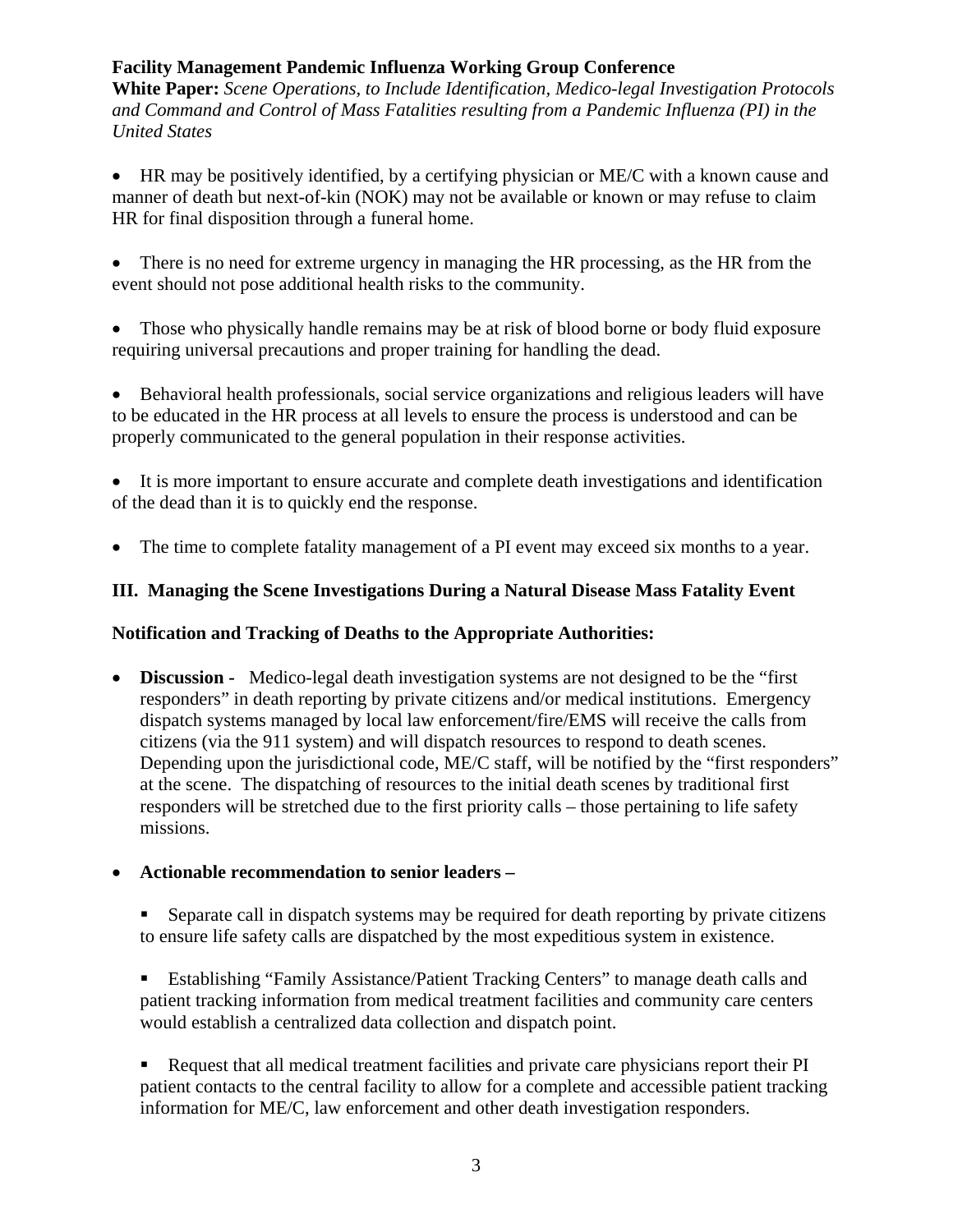**White Paper:** *Scene Operations, to Include Identification, Medico-legal Investigation Protocols and Command and Control of Mass Fatalities resulting from a Pandemic Influenza (PI) in the United States*

 Amending HIPAA regulations to accommodate additional investigative medico-legal authorities (LE, EMS, CERT, etc. as dictated by communities) during a confirmed PI event for the purposes of collecting the required medical data on PI patients for the determination of cause and manner of death and victim identity.

• **Results -** 

 A central data base for confirmed patient and primary care physicians/treatment facilities would allow for the investigating and certifying authorities to quickly coordinate the required response by the scene investigators.

Identified HRs could be immediately transported and released to the funeral home (or appropriate holding facility) of the NOKs choice for final disposition processing and the death certificate requirements would be immediately established and acted upon by the certifying officials.

### **PI in-patient Medical Treatment Facility Deaths are considered naturally occurring under the care of a physician. Physicians can certify the cause and manner of death for all patients:**

• **Discussion** 

 In- patient hospital deaths, when the identity of the deceased is usually known, can be processed by hospital staff and immediately released to the appropriate holding facility for transfer to the family's or NOK's funeral home (or holding facility) of choice.

Full time hospital staff physicians will be over whelmed with patient treatment and may not be available to complete death certificates.

• **Actionable recommendation to senior leaders –** 

 Hospitals should plan to augment existing refrigerated morgue spaces to manage an increase number of human remains.

 Secure refrigerated trailers or conex boxes with diesel or electrical power should be brought to medical facilities to increase HR storage.

 Secure spaces on medical facility property, which have the capability to decrease room temperatures, may be required to store HR for medical facilities without the ability to locate or obtain refrigerated trailers.

■ Licensed physicians who are not hospital staff could/ can augment the medical treatment facilities by reviewing medical records to complete and certify death certificates.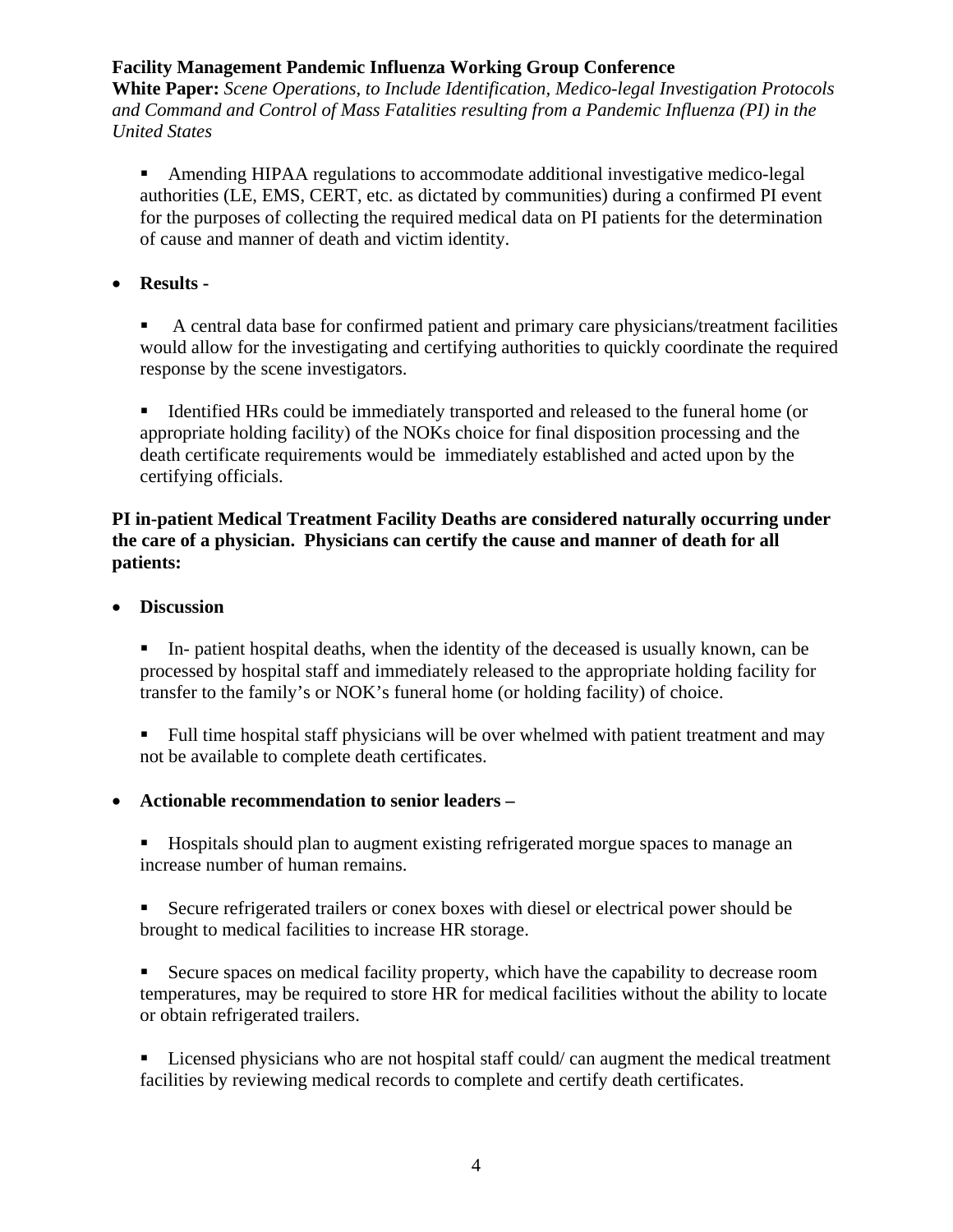**White Paper:** *Scene Operations, to Include Identification, Medico-legal Investigation Protocols and Command and Control of Mass Fatalities resulting from a Pandemic Influenza (PI) in the United States*

Depending upon the capabilities of the jurisdiction, ME/C and their trained staff could also assist in the certification of death for medical treatment facilities.

### **Response of Appropriate Medico-legal Death Authorities to Unattended Deaths:**

### • **Discussion-**

In some jurisdictions, ME/C rely upon police, fire, EMS, and trained lay investigators (funeral directors) to "initially screen" deaths.

- ME/C, police, fire and EMS resources will require a surge capacity to respond to the increased number of out of medical treatment facility or "unattended" deaths.
- "Responders" will need the knowledge and capability to identify PI event related deaths verses non PI event related deaths to ensure proper actions are taken at the scene.

#### • **Actionable recommendation to senior leaders-**

- $\blacksquare$  ME/C, police and public health should develop specific investigative checklists, which clarifies the concepts of medico-legal determination of cause and manner of death, victim identification procedures, scene documentation, overall investigative requirements, as well as required PPE and personal decontamination, for all call centers and responders to unattended deaths during a PI event.
- Communities could reach out to retired or non-practicing ME/C, law enforcement and EMS providers to augment the community death investigation response.

 ME/C systems should train all other "first responders" in the field about the symptoms of PI deaths and the actions to take when a suspected PI event related death is found verses non PI event deaths are found.

• The centralized patient tracking system with the patient/doctor data base should be made available to all identified responders in the field to allow for the most expeditious means of case management from the field into the system. (I.e. Can HR be released to the funeral home with a primary care physician signing the death certificate or will HR require processing by the ME/C at another location?)

 Establish a process to provide an adequate training program managed by the ME/C and LE to increase the lay investigator staff to support LE and ME/C operations in the field before an event occurs.

### • **Results-**

■ Accurate death reporting and investigation.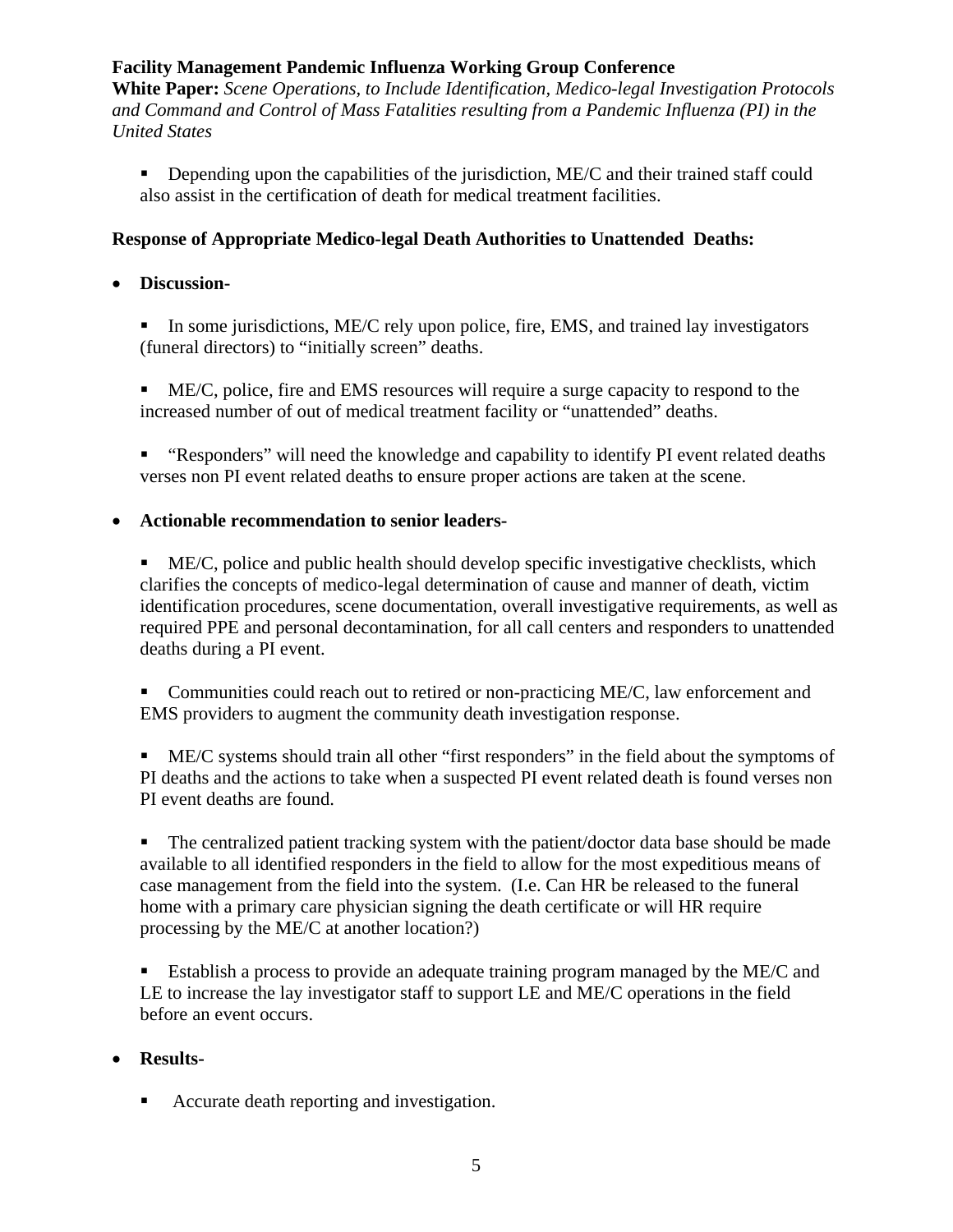**White Paper:** *Scene Operations, to Include Identification, Medico-legal Investigation Protocols and Command and Control of Mass Fatalities resulting from a Pandemic Influenza (PI) in the United States*

Assurances to the public that deaths have been accurately investigated and certified by the proper authorities: pubic confidence.

#### **Pronouncement of Unattended Deaths:**

#### • **Discussion-**

- **Local/state laws dictate who may or may not pronounce deaths in each jurisdiction**
- Some jurisdictions do not have pronouncement laws
- In areas with pronouncement laws, there may not be enough personnel resources

#### • **Actionable recommendation to senior leaders -**

**Legal requirements for pronouncement may require amendment during a pandemic event** to allow for additional personnel to complete the task.

 Areas with pronouncement laws may have to bring additional personnel under their control and supervision to act in their behalf during a PI event as well as amending their pronouncement laws/statutes.

- **Results-** 
	- Increase number of trained personnel to augment the ME/C during a PI event. Increased response resources, better public relations and public confidence,

### **Medico-legal Determination of the Cause and Manner of Deaths for Unattended Deaths:**

• **Discussion-** 

 Medico-legal death investigations demand trained responders with appropriate backgrounds.

• Many ME/C systems rely upon police investigations and/or lay deputy coroners (trained funeral directors) to conduct an initial investigation and then to notify the ME/C of the death for response.

• Police and ME/C systems will be overwhelmed during a PI event requiring additional trained staff

 Some families/friends may deliver the deceased directly to funeral homes, medical facilities (including urgent care centers) police and fire stations and ME/C offices which will impact the "scene" investigations since the remains have been moved from the place of death. Appropriate and timely interviews are required for these circumstances.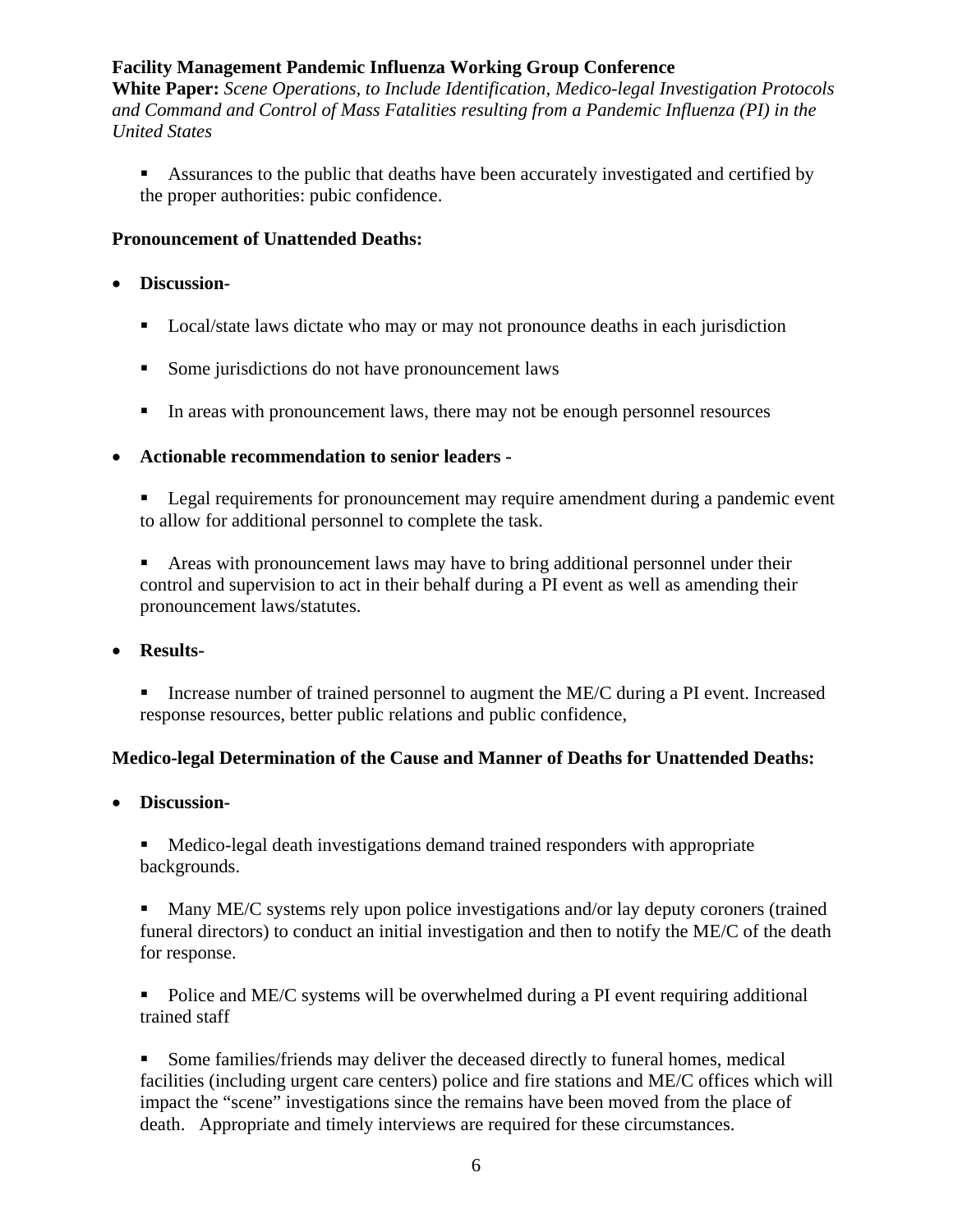**White Paper:** *Scene Operations, to Include Identification, Medico-legal Investigation Protocols and Command and Control of Mass Fatalities resulting from a Pandemic Influenza (PI) in the United States*

 Attending physicians who hold the records for their patients may not have the ability to respond to telephone calls from the scene responders".

#### • **Actionable recommendation to senior leaders-**

■ Identify additional personnel to train (based upon the medico-legal checklist procedures previously mentioned) and assist the ME/C and police operations in death investigations (i.e. other sworn officers such as correctional officers, school truancy officers, etc.).

 If not already in use, recruit former ME/C, police, fire, EMS, funeral directors, personnel and train to assist in the scene determination investigations.

 Establish a call in line for ME/C consultations and physician-patient data to assist in the determination of the cause of death.

**Training funds should be made available to communities for medico legal death** instruction to those groups identified who will augment existing systems.

#### • **Results-**

Responders have ready access to medico-legal resources to assist in the investigations.

 Physicians have access to resources to assist in the determination of the cause and manner of death.

■ Individual "at-home" cases can be tracked in a centralized database.

### **Ensuring Proper Identification of Human Remains during the PI Event:**

• **Discussion-** 

 Victim identification responsibilities vary by local jurisdiction. Each jurisdiction defines by code which agency (ies) are ultimately responsible for victims identification under various circumstances.

 Visual identification by witnesses/government issued identification cards is commonly utilized; however, this form of identification is not a forensically acceptable method of positive identification. Numerous mis-identifications have occurred in the past utilizing visual identification practices.

 Forensic practices put into place during a PI event, which will allow for follow up forensic identification studies if a victim's identity comes into question later.

 Some remains will be found in a decomposed state and will not be able to be identified without scientific testing.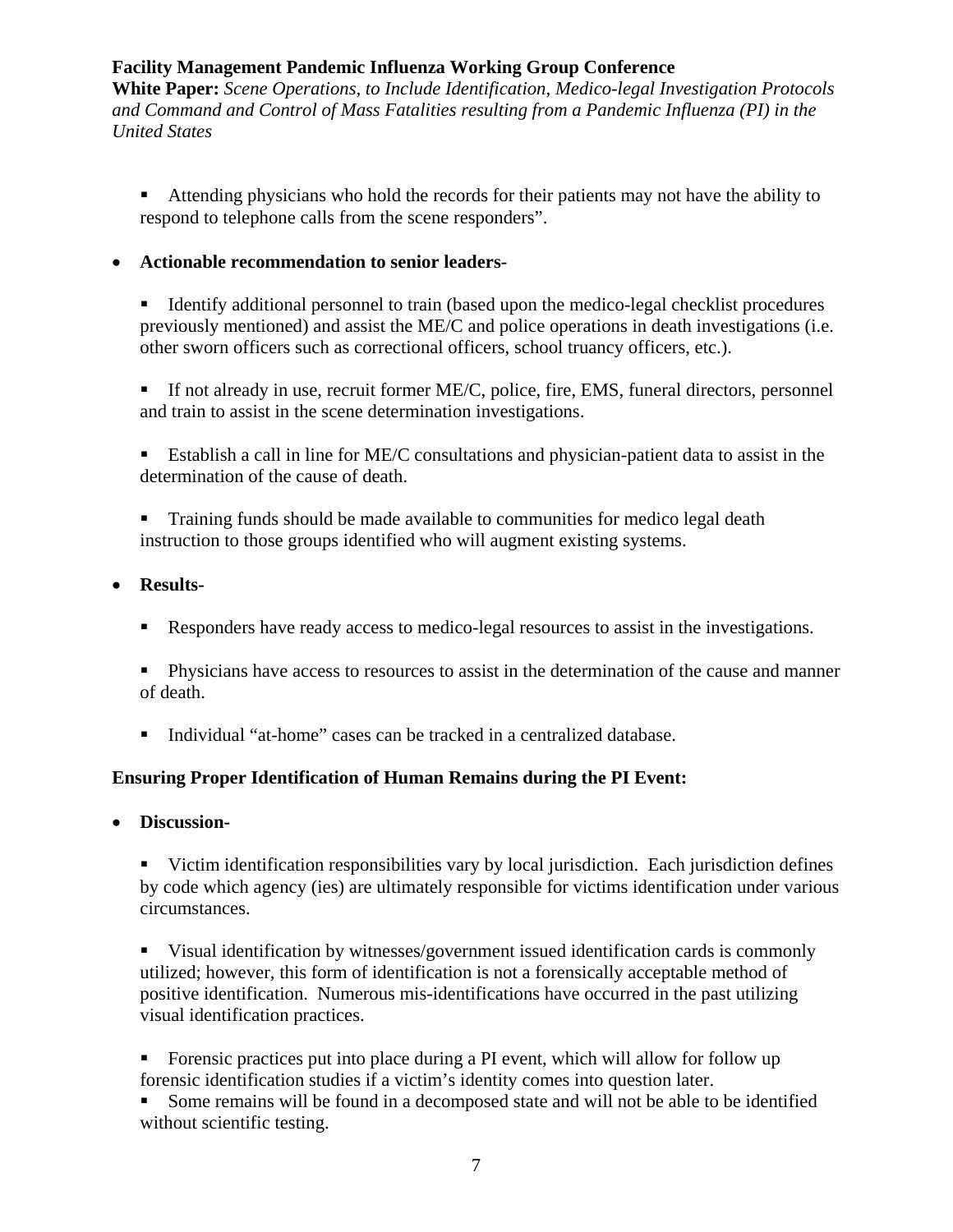**White Paper:** *Scene Operations, to Include Identification, Medico-legal Investigation Protocols and Command and Control of Mass Fatalities resulting from a Pandemic Influenza (PI) in the United States*

- **Actionable recommendation to senior leaders-** 
	- Each decedent will have at least the right thumb (if present) or possibly all ten fingerprints taken which will become part of the individual case record. (Right thumbs are typically taken for drivers licenses in states which require prints.)
	- Each decedent will have appropriate DNA exemplar (this is dependent upon the condition of the remains) taken which will become part of the individual case record.
	- Each decedent will have a facial photograph (and scene photos if found out of a hospital) and such photographs will become part of the case record.
	- **Local authorities will require assistance from the ME/C in the identification of** decomposed human remains. Local authorities will have to provide all investigative and medical records to the ME/C.
	- ME/C will require additional resources (DNA, fingerprint technicians, anthropologist, dentists, etc.) to assist in the positive identification of decomposed remains.
- **Results-** 
	- In the event, the identity of a decedent, who was certified as deceased, is questioned; the authorities could submit the DNA, fingerprints and photographs for further evaluation and analysis.
	- Millions of dollars in insurance fraud and wrongful death cases could be avoided by ensuring proper identification of the dead.

### **Securing Proper Authorities to Certify the Cause and Manner of Death for PI cases:**

- **Discussion-** 
	- Non-ME/C licensed physicians (as well as some other specific health care providers, as defined by local code) are authorized to certify the cause of death in natural manner of death cases.
	- There will be a shortage of primary care physicians to complete the task of certifying deaths.
	- Specialized physicians can augment primary care physicians (e.g. podiatrists, plastic surgeons, etc.) in the completion of death certificates.
	- Amendment to existing codes may be required to permit other medical specialties to complete death certificates.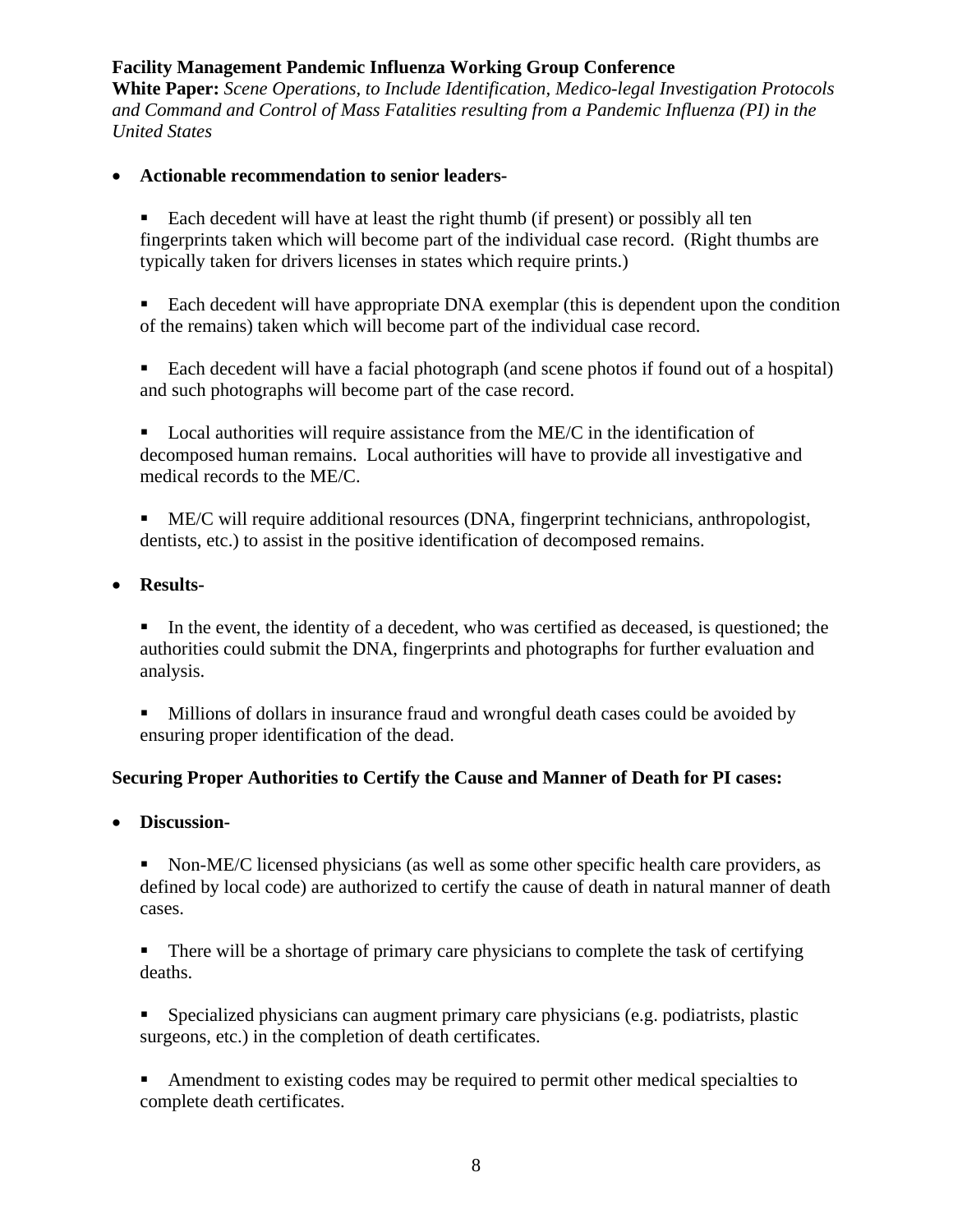**White Paper:** *Scene Operations, to Include Identification, Medico-legal Investigation Protocols and Command and Control of Mass Fatalities resulting from a Pandemic Influenza (PI) in the United States*

• Code requirements usually exist dictating the time requirements for the ME/C and physician's certification of death as well as the time for funeral homes to file completed death certificates with the vital records divisions.

• **Actionable recommendation to senior leaders-** 

 Establish an over-sight committee of ME/C and trained Medical Doctors who will manage the field investigations to make final determinations of cause and manner of death with the lay investigative teams.

 Review existing codes and amend as required to determine who may assist in the completion of death certificates.

 Recruit additional medical doctors to assist medical treatment facilities in the completion of medical records and death certificates.

Determine the code on time requirements for completing and filing of death certificates by physicians/ME/C and funeral homes. Make appropriate amendments as required.

- **Results-** 
	- Increase the capacity to complete required death certificates for the fatalities.
	- Allow for a more appropriate length of time to complete and file death certificates considering the PI event.

### **Transportation of PI Human Remain to Appropriate Facilities:**

- **Discussion-** 
	- Some ME/C, EMS and law enforcement systems have human remains transport capabilities built into their existing systems.

 EMS will most likely require every available vehicle to transport the living to treatment facilities.

Some ME/C and police only utilize existing contractors (Funeral Directors and/or transport companies) who will be overwhelmed during a PI event.

 Families and or friends may transport human remains to a facility in their private vehicles.

 Non-traditional human remains transporters may be required to conduct movement from homes, scenes, hospitals, morgues, funeral homes, cemeteries, and crematories.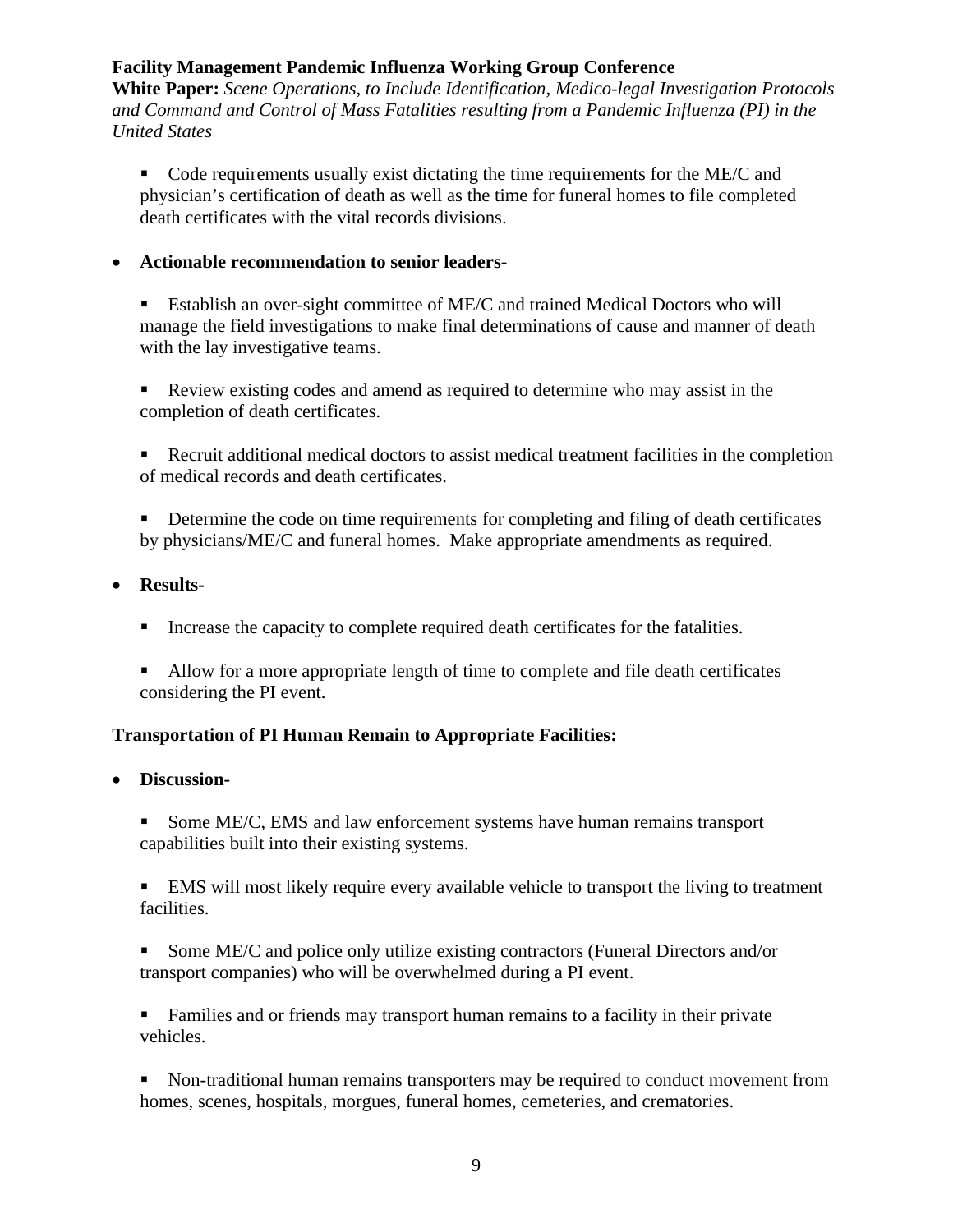**White Paper:** *Scene Operations, to Include Identification, Medico-legal Investigation Protocols and Command and Control of Mass Fatalities resulting from a Pandemic Influenza (PI) in the United States*

- Human remains pouches, PPE, gurneys, and other basic morgue supplies will be in short supplies.
- **Actionable recommendation to senior leaders-** 
	- Review existing codes on the requirements to transport human remains in your jurisdiction. Amend code, if necessary, to allow for surge capacity with non-traditional vehicles if required.

Solicit volunteers from other communities (churches, social services, salvation army, etc.) to assist in human remain transport, and provide training to ensure standard procedures are followed (including documentation, PPE usage and human and respectful treatment).

- Obtain additional transport vehicles to augment the existing "fleet". (School buses with seats removed, rented cargo vans, vehicles from funeral homes, etc.)
- **HR** supplies should be purchased by communities with the Pandemic Flu funding provided by the Federal Government.
- **Results-** 
	- Increase capacity to transport the increased number of human remains to appropriate facilities and freeing up funeral homes to complete their HR preparations.
	- Allow for more timely response and less waiting times for families.

### **Temporary storage of PI Human Remains:**

- **Discussion** 
	- Few communities have the capacity to hold large numbers of Human Remains.
	- Hospitals have very limited morgue capacity and many hospitals are attempting to build new facilities with no morgue space.
	- Additional HR storage will be required for a PI event.
	- Funeral homes also have very limited storage space for HR.
	- Storage capacity may be required for a long term of six months or more.
	- Most families will expect their loved ones to be maintained and processed in an area close to their residents.
- **Actionable recommendation to senior leaders-**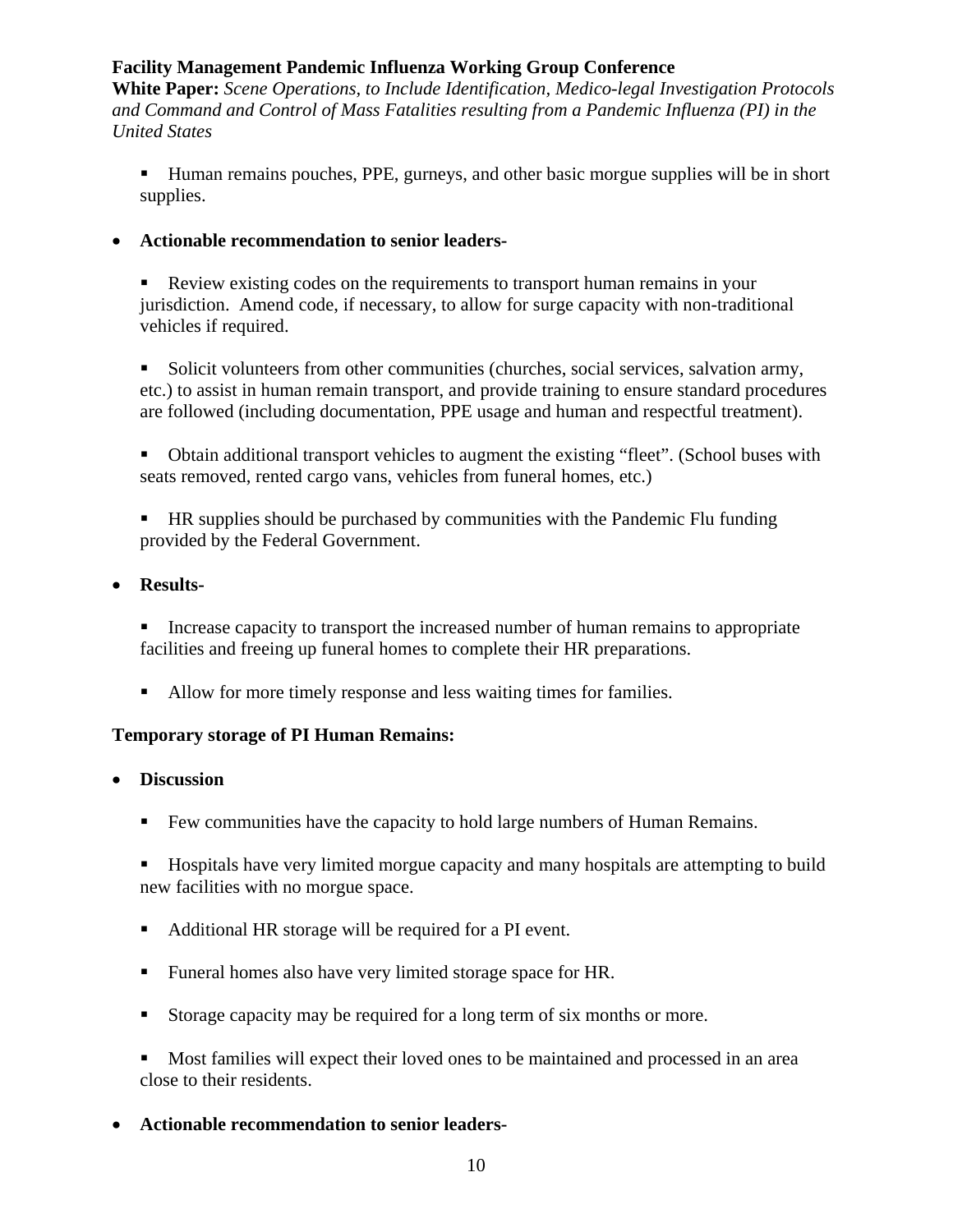**White Paper:** *Scene Operations, to Include Identification, Medico-legal Investigation Protocols and Command and Control of Mass Fatalities resulting from a Pandemic Influenza (PI) in the United States*

Identify and contract with refrigerated truck companies to augment storage capacity at medical treatment facilities, existing morgues, funeral homes and other areas deemed appropriate by the local community. Identify existing facilities which can be utilized as a morgue for the community (avoid food establishments, schools, churches, etc. because of the economic and/or social impact).

 Augment the cooling systems of existing facilities to maintain the temperature of the facility between 34-37 deg. F. (Air coolers).

Identify personnel who can maintain a HR inventory of all remains brought into and released by the morgue storage area.

 Ensure appropriate on site office spaces are available for the staff at any facility/site utilized.

Train all personnel in blood borne pathogens, PPE and proper lifting techniques.

 Maintain separate personal effects (PE) storage area for items left on remains which come into the morgue.

Establish policy for documenting and recording all PE on a chain of evidence document. Have all chain of evidence documents signed by the retrieving funeral homes contracted by the families when they pick up the remains and PE.

 When appropriate and if possible (based on supplies, religious/personal considerations and staffing needs) embalming remains should be considered by localities because it allows for extended storage without the need for refrigeration.

#### • **Results**

- Ensures adequate storage space is available for all HR in a region.
- Ensures standard protocols are followed and strict accountability of HR and PE are maintained.

#### **IV. Conclusion: Matrix Summary**

 Due to the size and duration of a pandemic influenza (PI) event, the negative impact on existing systems to handle the large increase in deaths will be very significant. This will also likely be true for other mass-fatality events such as natural disasters or WMD-related terrorism incidents. The trained professionals, who are normally charged with carrying out unattended death scene investigations, will be over-extended, and will probably have to prioritize by limiting their response to deaths that appear to be accidents, suicides or homicides, are otherwise suspicious, or that do not fit the pattern for a PI-related death. People who do not normally perform certain duties at the unattended death scene (pronouncing, determining cause & manner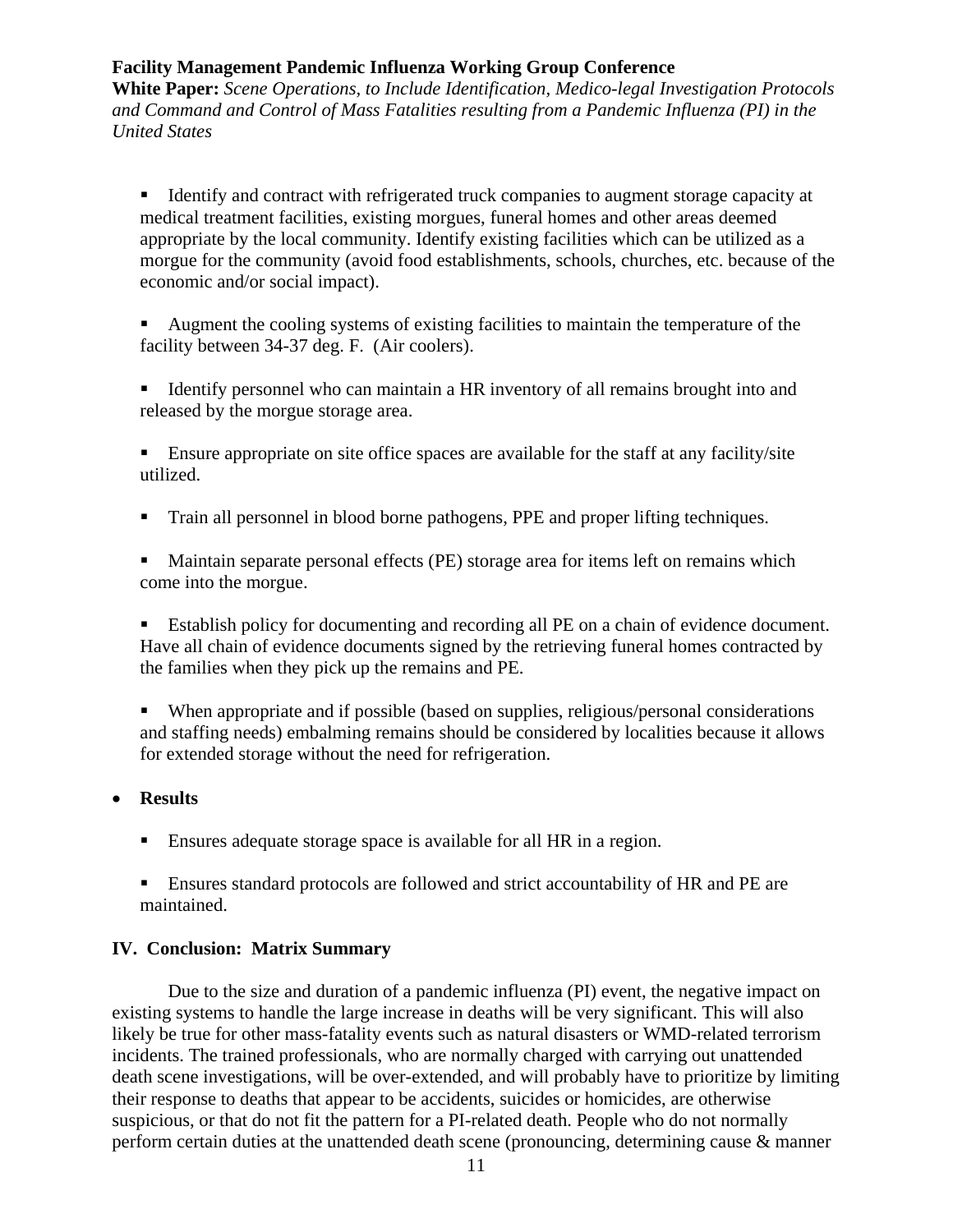**White Paper:** *Scene Operations, to Include Identification, Medico-legal Investigation Protocols and Command and Control of Mass Fatalities resulting from a Pandemic Influenza (PI) in the United States*

of death, obtaining positive verification of ID, etc.) such as fire/EMS and law enforcement (LE) personnel, but who are often present at such incidents, may well have to assist the usual LE forensic and investigative staff and ME/C staff during the pandemic. Non-pathologist physicians and other medical professionals such as PAs, RNs, etc. who are highly trained, but not necessarily in procedures at death scenes, may also be asked to assist. As the crisis worsens (Tier I going to Tier IV on the attached chart), and personnel and resources run out, the question of *who should* perform certain tasks becomes more one of *who is still available* to perform tasks. This will also adversely affect material resources such as human remains pouches, PPE for scene personnel, and supplies and knowledge to perform appropriate decontamination of both the scene and whatever is used to transport the body to the morgue.

 With this in mind, the attached chart was developed to assist jurisdictions in making decisions about how they may want to adapt their own regulations and priorities to achieve acceptable handling of the death scene, from the moment a death is discovered/reported, until the body has been transported to whatever is functioning as a morgue. The columns represent the tasks that should be completed to ensure medico-legal concerns are met regarding documentation of the death scene and transport of the body to the morgue. The rows represent a qualitative division of who may have to perform said tasks, as the situation in a city / county / state deteriorates and resources are depleted. Different tasks may reach a crisis point (Tier III or IV) at different times within the same jurisdiction (i.e., death scene processing versus transport of the body), and the same tasks may reach a crisis at different times between different jurisdictions (i.e., different counties). It will be up to the local officials (e.g., the state governor) to make the decision about when which functions have reached which tier in a given city or county, for example. In this model, that would mean that someone such as the governor (or city/county officials, etc.) would decide if/when someone other than the normal LE investigative & ME/C staff should be involved in performing death scene tasks.

 It is crucial to decide well ahead of time if and how a jurisdiction wants to vary from established SOPs and regulations, so that laws may be amended and new procedures agreed upon. This preserves the reality of due process and law, and allows a jurisdiction to identify who outside of the usual LE  $\&$  ME/C community is to be given such new, additional duties. It also allows adequate time to train personnel new to such activities, and provides for the creation of guidelines/field checklists that will help ensure that all-important medico-legal issues are addressed at the death scene, no matter who is performing the tasks. Note that the chart is presented as a starting point for discussion rather than a finished model, so that each jurisdiction can use it to arrive at whatever compromise best suits their own situation and priorities. It is hoped that jurisdictions can reach a practical solution that reflects the realities of a PI event, while still accomplishing the important tasks that must be done at the scene so that the public's faith in government is upheld, and their personal grief is lessened.